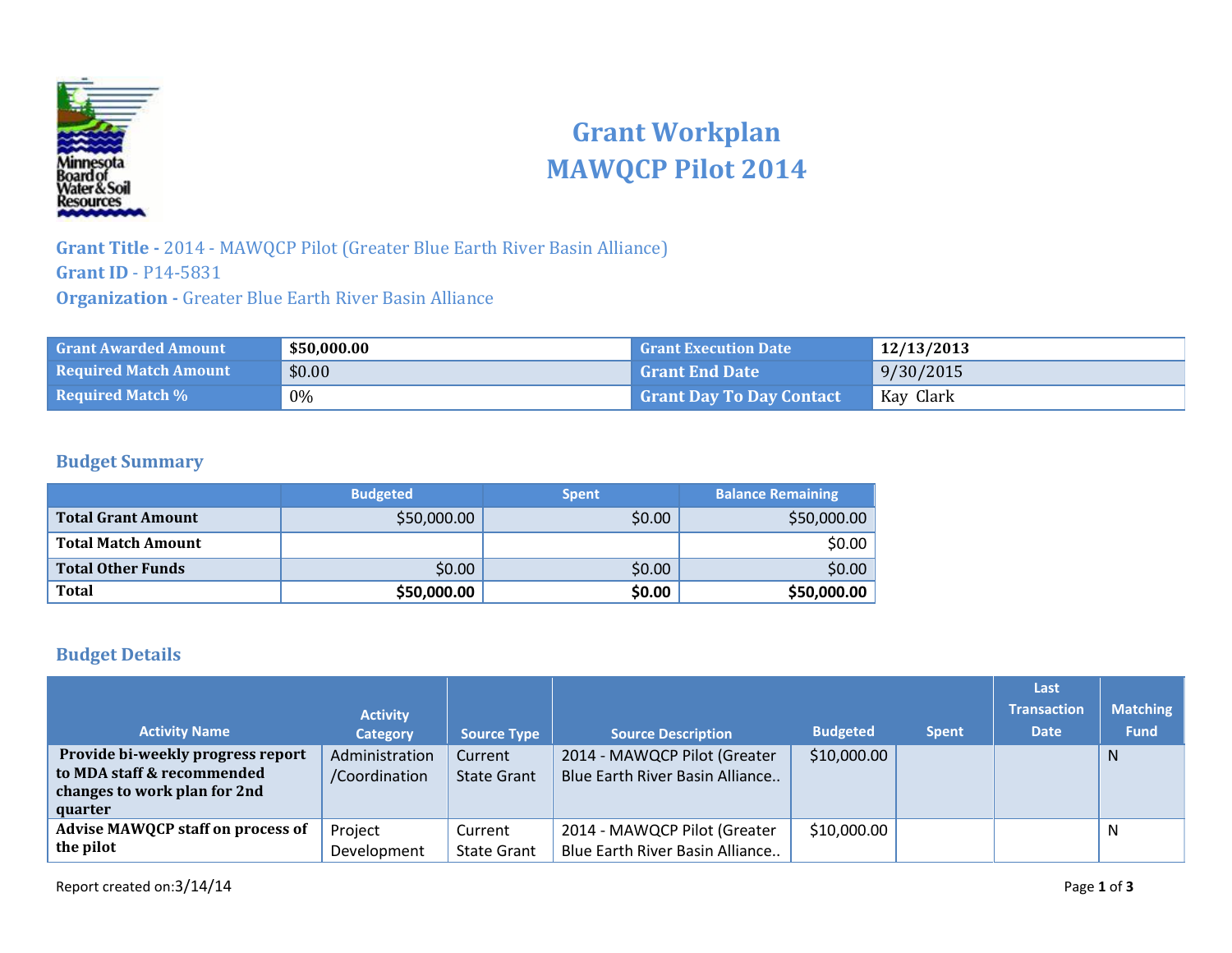|                                                                                                                     |                                         |                               |                                                                 |                 |              | Last               |                 |
|---------------------------------------------------------------------------------------------------------------------|-----------------------------------------|-------------------------------|-----------------------------------------------------------------|-----------------|--------------|--------------------|-----------------|
|                                                                                                                     | <b>Activity</b>                         |                               |                                                                 |                 |              | <b>Transaction</b> | <b>Matching</b> |
| <b>Activity Name</b>                                                                                                | <b>Category</b>                         | <b>Source Type</b>            | <b>Source Description</b>                                       | <b>Budgeted</b> | <b>Spent</b> | <b>Date</b>        | <b>Fund</b>     |
| <b>Conduct MAWQCP Assessment Tool</b><br>on fields, establish plans,<br>recommend practices and solicit<br>feedback | Technical/Engi<br>neering<br>Assistance | Current<br><b>State Grant</b> | 2014 - MAWQCP Pilot (Greater<br>Blue Earth River Basin Alliance | \$20,000.00     |              |                    | N               |
| Determine strategies for<br>publicizing the program                                                                 | Project<br>Development                  | Current<br><b>State Grant</b> | 2014 - MAWQCP Pilot (Greater<br>Blue Earth River Basin Alliance | \$5,000.00      |              |                    | N               |
| Determine strategies for<br>publicizing the program                                                                 | Project<br>Development                  |                               |                                                                 |                 |              |                    |                 |
| <b>Hire Pilot Project Staff</b>                                                                                     | Agricultural<br><b>Practices</b>        | Current<br><b>State Grant</b> | 2014 - MAWQCP Pilot (Greater<br>Blue Earth River Basin Alliance | \$5,000.00      |              |                    | N               |
| <b>Identify and contact landowners to</b><br>promote the program through<br>interviews and certification process    | Project<br>Development                  | Current<br>State Grant        | 2014 - MAWQCP Pilot (Greater<br>Blue Earth River Basin Alliance | \$0.00          |              |                    | <sub>N</sub>    |
| Obtain training to administer water<br>quality measurement tool                                                     | Education/Info<br>rmation               | Current<br><b>State Grant</b> | 2014 - MAWQCP Pilot (Greater<br>Blue Earth River Basin Alliance | \$0.00          |              |                    | N               |
| Organize and facilitate project<br>advisory committee meetings                                                      | Project<br>Development                  | Current<br><b>State Grant</b> | 2014 - MAWQCP Pilot (Greater<br>Blue Earth River Basin Alliance | \$0.00          |              |                    | <sub>N</sub>    |

### **Activity Details Summary**

| <b>Total Activity Mapped</b><br><b>Activity Details</b><br><b>Total Action Count</b> |
|--------------------------------------------------------------------------------------|
|                                                                                      |
|                                                                                      |
| <b>Indicators Summary</b>                                                            |
| <b>Total Value</b><br><b>Unit</b><br><b>Indicator Name</b>                           |
|                                                                                      |
| <b>Grant Activity</b>                                                                |
|                                                                                      |

# **Document Name and Document Type Document Type Description**